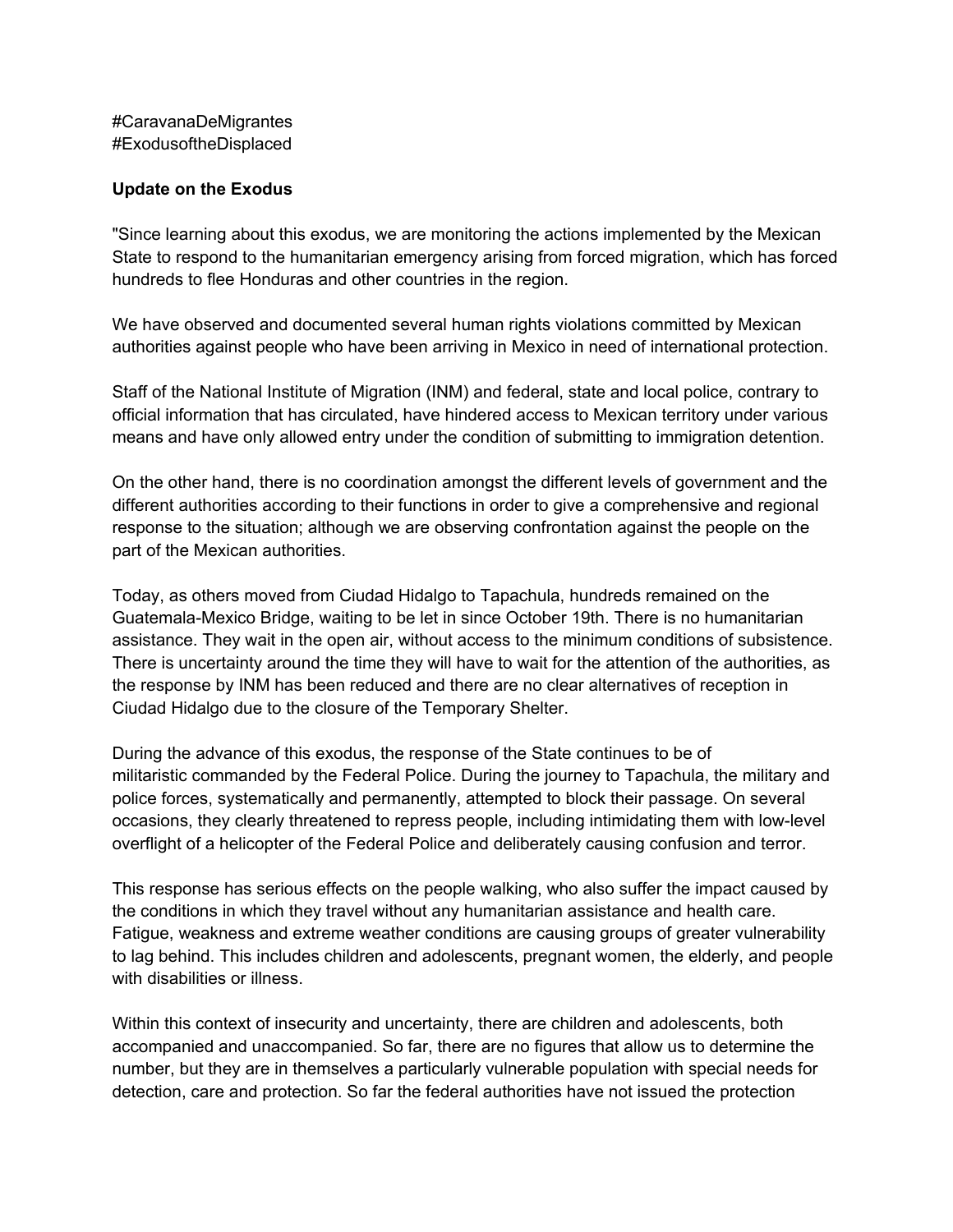measures to which it is bound by law.

In contrast, throughout the monitoring process, we observe incredible examples of solidarity from the population, who have accompanied the exodus in various ways, contributing and sharing what they had at hand: water, food, strollers, clothes, backpacks, bathing babies in the extreme heat, often with words of encouragement.

On the other hand, the civil society shelters in Tapachula were already beyond capacity, already struggling with the minimum of resources that are now insufficient to attend the people who come to them. All the while, government humanitarian assistance is being conditioned upon migratory detention.

Therefore, we demand that the Mexican State provide a response adequate to international standards in human rights, humanitarian law and the right to asylum and refuge. It is unacceptable that respect for basic rights be conditioned upon their migratory status.

We hold the Mexican State responsible:

1) For the breach of the guarantees of protection to the life and integrity of the people who are entering the country and the risk of suffering irreparable damages, including serious violations of human rights;

2) For arbitrary arrests that people are suffering in the Immigration Detention Center Siglo XXI, as well as in the extension of it installed in the Mesoamerican Fair of Tapachula;

3) For the denial of access to the refugee recognition procedure, rejection at the border, and mass deportations;

4) For the cruel, inhuman and degrading treatment committed, as documented in fact-based reports, risking that people become victims of some form of torture;

5) For the non-observance of the best interests of children, given the countless number of accompanied and unaccompanied children and adolescents, who are ignored and treated just like adults.

We call for an immediate and coordinated response from international institutions to provide comprehensive and regional assistance to people facing the current situation and the distinct potential scenarios.

## Signed by:

American Friends Service Committee oficina Latinoamérica y el Caribe, Servicio Jesuita a Refugiados (JRS) y Servicio Jesuita a Migrantes (SJM), Voces Mesoamericanas Acción con Pueblos Migrantes AC, Médicos del Mundo Suiza, Centro de Derechos Humanos Fray Matías de Córdova AC. y Otros Mundos Chiapas.